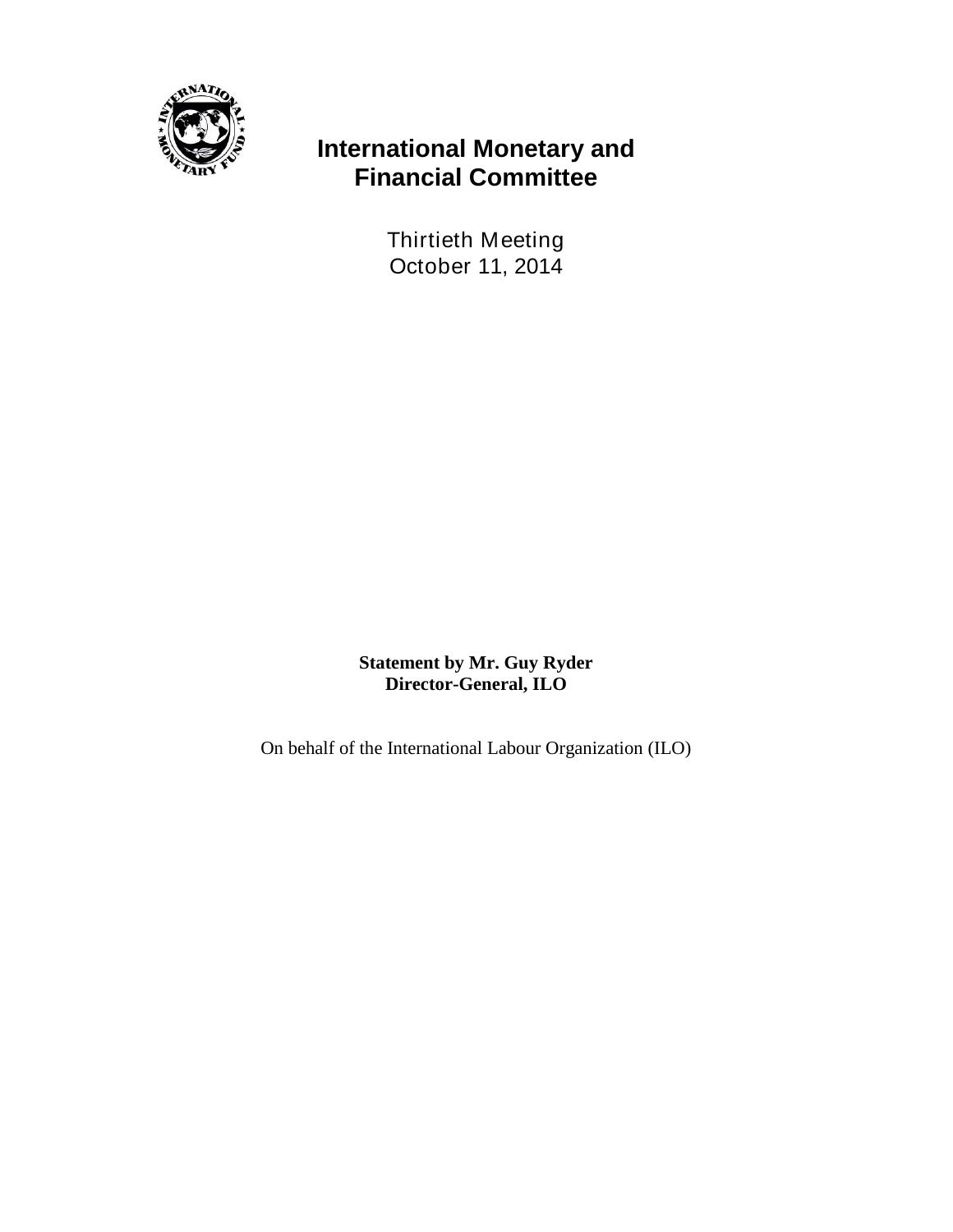

# **Reversing the slide into a low growth trap**

## **Statement by Mr Guy Ryder, Director-General International Labour Organization International Monetary and Financial Committee Washington D.C., 11 October 2014**

#### *Summary*

- The slow growth of the global economy in recent years shows signs of becoming a persistent low growth trap.
- Weak employment growth, stagnant wages and widening inequality are depressing consumption and deterring investment in many countries.
- Some policy responses seek to gain foreign markets through further downward pressure on wages to gain competitive advantage. Such "beggar thy neighbour" behaviour can further depress consumption and increase the risk of deflation, particularly in the Eurozone.
- These trends must be countered by coordinated policies for an equitable and job-rich recovery and growth.
- Labour market policies need to focus on the demand as well as supply side of the relationship between jobs and growth.
- Faster growth in job opportunities is necessary to address the global youth employment crisis and to attract women into the labour force.
- Infrastructure investment is urgently needed in both advanced and developing economies to help stimulate recovery, speed transition to low carbon production and consumption and recoup many years of underinvestment.
- Progress towards comprehensive social protection systems is an important foundation for poverty reduction, resilience of households and communities and stabilization of economies in the slow growth and volatile environment we currently face.
- The new, post-2015 framework for sustainable development should be founded on a reorientation of macroeconomic policies towards the goals of full employment, decent work, reduced inequality and the elimination of extreme poverty.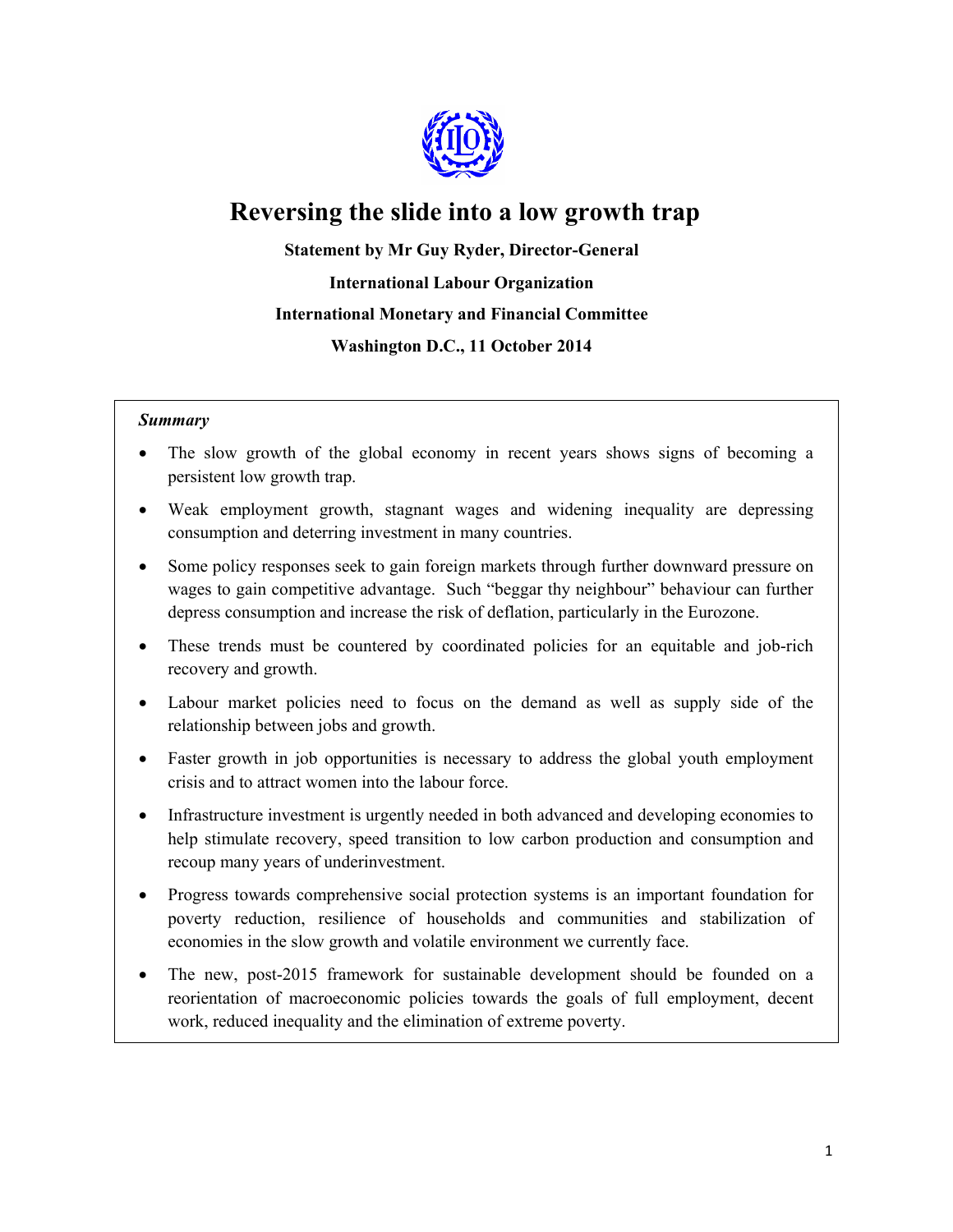### *Serious risk of global economy getting stuck in a low growth trap*

- 1. Growth in the global economy is slowing in 2014 and even the forecasts of slight improvement in 2015 are beset with uncertainty. Accommodative monetary policy in several countries has pumped liquidity into the global economy but has not stimulated private investment in the real economy despite very low interest rates. Instead market speculation has again been on the upswing and many corporations have opted to accumulate cash. Fiscal policy is still tight in most countries but public debt levels are not declining as tax revenue is weakened by depressed consumption and incomes for the bulk of the workforce.
- 2. Demand for labour is weak and hiring is not keeping pace with the growth of the world's workforce. The increase in unemployment and the fall in employment participation rates that followed on the global financial crisis persist in many countries. Self-employment is an increasing share of what growth in employment there is. In many developing countries this is largely informal and of a subsistence character.
- 3. Real wage growth is weak in most countries for all but the very highest paid. As a result the biggest component of the global economy and potential driver of global growth – household consumption --is flat.
- 4. Economic growth and the quantity and quality of employment are intertwined. Weakness in labour markets is inhibiting growth which in turn feeds back into a further slowing of employment growth and wages. This dangerous downward spiral risks pushing the world economy in a low growth trap – "secular stagnation" as some economists have dubbed it.
- 5. Despite progress in reducing extreme poverty since 2000 enormous challenges remain in transforming the pattern of global development to meet the goals of economic, social and environmental sustainability. Establishing a new framework for inclusive growth through full and productive employment and decent work is central to a renewed global drive to eradicate extreme poverty and reduce inequality. Re-establishing a positive relationship between growth and jobs is critical to avoid a low growth trap and to achieve strong, sustainable and balanced growth in the medium term.

## *Jobs gap widens*

- 6. Overall the global jobs gap that was opened by the financial crisis in 2008 continues to widen. In 2013, this gap reached 62 million jobs. Looking ahead to 2018 (using IMF growth forecasts from October 2013), our projections suggest that around 40 million net new jobs will be created every year, less than the 42.6 million people expected to enter the labour market each year. With 2014 growth running below the forecast, this jobs gap will widen further.<sup>1</sup>
- 7. In 2013, 375 million workers (or 11.9 per cent of total employment) are estimated to have been living on less than US\$1.25 per day and 839 million workers (or 26.7 per cent of total employment) have to cope on US\$2 a day or less. This is a substantial reduction in comparison with the early 2000s, however, progress in reducing working poverty has slowed with the crisis and uneven recovery. In 2013, the number of workers in extreme poverty declined by only 2.7

 $\ddot{ }$ <sup>1</sup> Global Employment Trends  $2014$  – the risk of a jobless recovery, ILO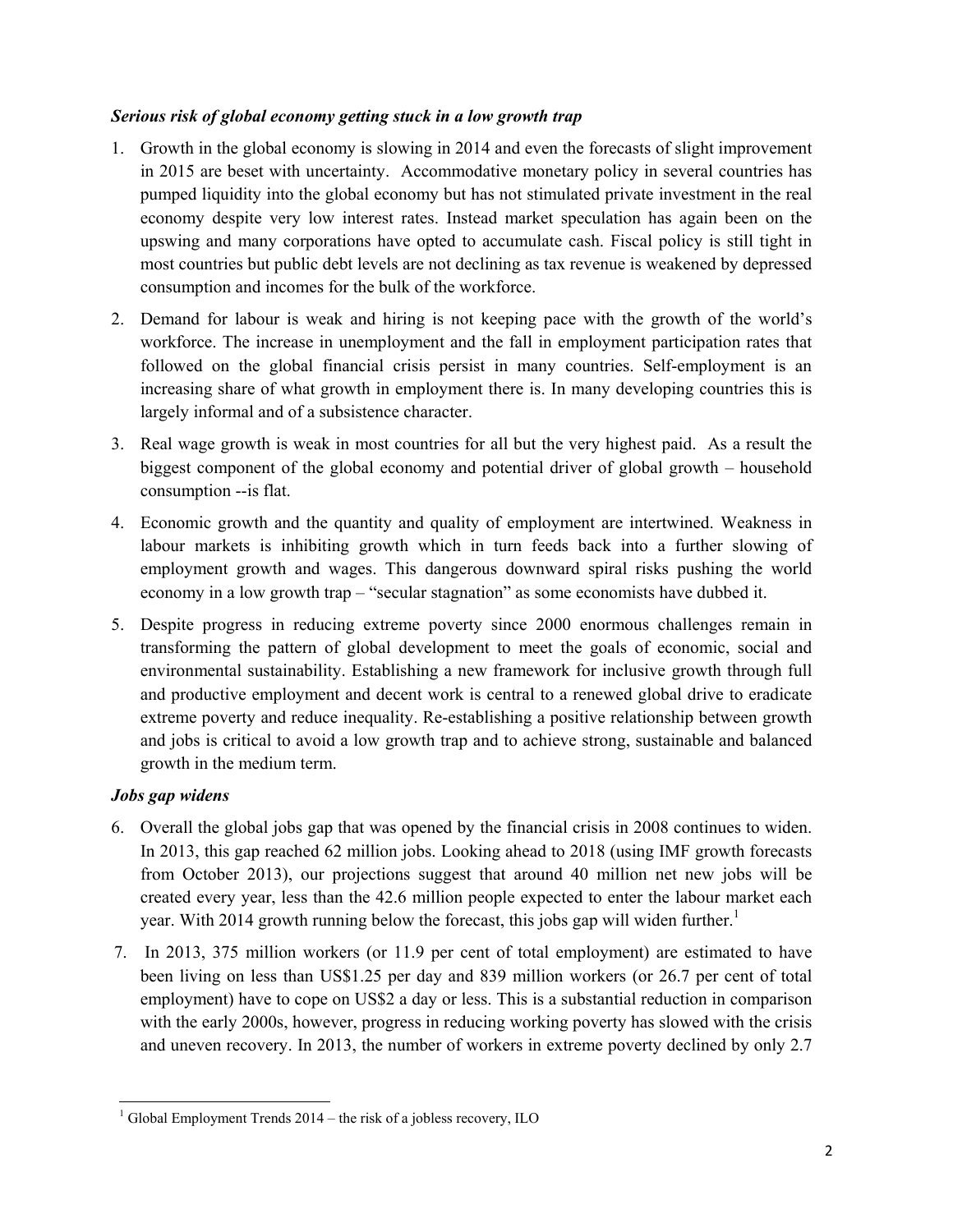per cent globally, one of the lowest rates of reduction over the past decade, with the exception of the immediate crisis year.

#### *Stagnant real wages*

- 8. Coinciding with the sizeable jobs gap is a deterioration in job quality in a number of countries. On average, the crisis brought down the growth rate of average real wages to about 1 to 2 per cent. That modest growth was attributable almost entirely to emerging economies, particularly China, while wage growth in advanced economies has been fluctuating around zero since 2008 and been negative in some countries. Wage and income inequality has continued to widen within many countries, although progress has been made in a few emerging economies.<sup>2</sup>
- 9. The decline in labour's share of income observed in many large economies over recent decades has continued. This trend reflects a widening gap between growth in wages and labour productivity in many countries, particularly in the US and Germany. The increased share of income going to profits has not led to a rise in investment. Investment has been falling as a share of national income in many countries and in advanced economies is below 20 per cent of GDP compared to over 25 per cent in the 1990's.

### *Risk of policy responses that further weaken prospects for recovery*

- 10. Against this backdrop of slackening growth, WTO economists have reduced their forecast for world trade growth in 2014 to 3.1% (down from the 4.7% forecast made in April) and cut their estimate for 2015 to 4.0% from 5.3% previously. Efforts by countries to increase exports in this environment by reducing unit labour costs risks provoking a downward spiral of wage cuts. The decline of wages in some European countries is a major contributor to the risk of deflation in the Eurozone.
- 11. Inadequate social protection coverage is a significant factor in persistent poverty, economic insecurity, growing levels of inequality and insufficient investment in human capabilities. It is also a factor in weak aggregate demand. There has been significant progress in extending coverage of social protection system and improving their level in a number of emerging economies. However social protection systems in a number of countries have been weakened by fiscal consolidation and adjustment measures.<sup>3</sup>

#### *Coordinated action to restore global aggregate demand*

12. A major policy effort is required to reverse the slide into persistent low growth. In addition to the economic damage that scenario holds it also has potentially adverse political consequences, as frustrated aspirations for decent work and rising living standards contribute to political extremism and narrow nationalism. The multilateral system in which the IMF plays a key role was built to overcome such tendencies through "the promotion and maintenance of high levels of employment and real income and the development of the productive resources of all members as primary objectives of economic policy..."<sup>4</sup>

<sup>&</sup>lt;sup>2</sup> Global Wage Report 2014/5, ILO, forthcoming.

<sup>3</sup> World Social Protection Report 2014/15, ILO.

<sup>4</sup> Article 1 (ii) of the IMF's Articles of Agreement.